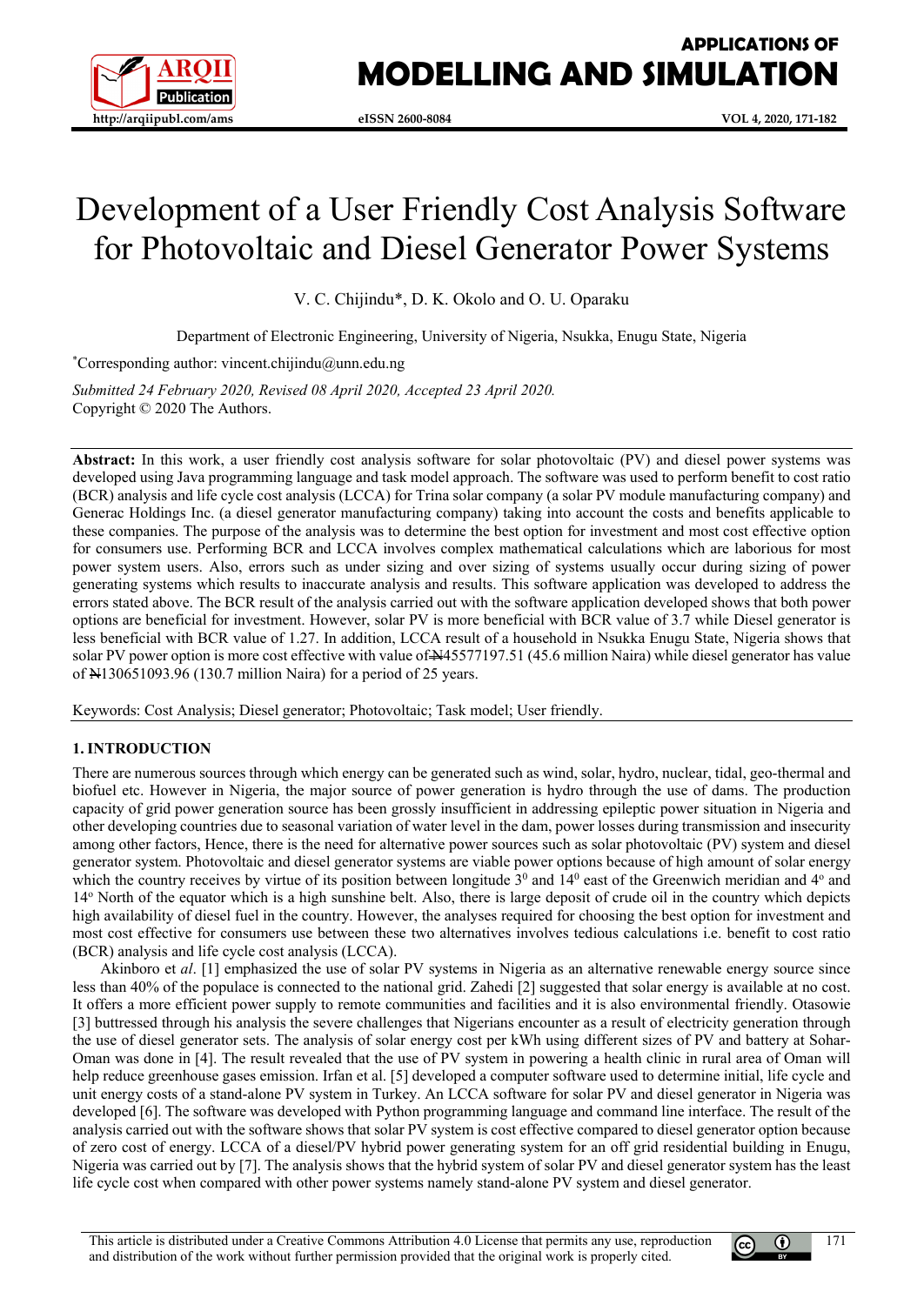A review in [8] revealed the formula for obtaining BCR. Massimo [9] developed Cost Benefit Assessment (CBA) model which was intended to deal with uncertainties associated with cost benefit analysis. Ronnie [10] employed the concept of cost benefit analysis in evaluating the beneficial nature of smart hospital project in Caribbean. In [11], Java was applied in the implementation of an algorithm that performs computer graphics and triangulations of polygon. Ashim [12] indicated that software development is achieved through structure and systematic development model. The author proposed a model for development of web application which include the following phases: feasibility, analysis, design, coding, testing, implementation and maintenance. Meanwhile, Osborn [13] proposed software development life cycle phases which include: planning, requirements, design and prototyping, software development or coding, testing, deployment, operations and maintenance.

The following gaps were identified in the literature reviewed. Emphasis has been made regarding health implication such greenhouse gases emission of both power option under consideration [4]. Not so much consideration has been given to benefit to cost ratio for companies manufacturing these power options in order to ascertain which option is more beneficial for investment by power stakeholders. The LCCA software for stand-alone PV system in Turkey developed in [5] can only perform LCCA of stand-alone PV system alone. Hence, there is a need for software that can perform LCCA of more than one power generating alternatives [5]. Mba [6] developed LCCA software of PV and diesel generator system using Python programming language. This software developed does not have a functional graphical user interface. This restricts the use of the software to only programmers who can work with command line interface

This work seeks to realize the following objectives:

- To develop a software application with a functional user friendly graphical interface.
- Use task model approach methodology and Java programming language in the software development.
- Use the software application developed to perform BCR analysis of solar PV and diesel generator manufacturing companies as well as LCCA of both power options for a lifetime of 25 years.
- This work also seek to develop desktop version of the application.

# **2. METHODOLOGY**

In this work, task model approach and Java programing language was used. Java programming is a platform independent, secure, object oriented and multithreaded [14]. The task modeling approach adopted in this work is the use of Concur Task Tress which has hierarchical structure, graphical syntax and task allocation capabilities [15]. The Concur Task Tree operators were used to describe the operational flow of the application. Some of the operators and their functions are presented in Table 1.

| <b>Task Model Operators</b>                                | Uses                                                                |  |  |  |  |
|------------------------------------------------------------|---------------------------------------------------------------------|--|--|--|--|
| Independent concurrency $(\  \)$                           | It implies that action belonging to two tasks can be performed in   |  |  |  |  |
|                                                            | any order without any specific constraints.                         |  |  |  |  |
| Choice operator $(\lceil \rceil)$                          | It enables a particular task to be chosen from a set of task. Once  |  |  |  |  |
|                                                            | an option is chosen, other tasks are suspended until the chosen     |  |  |  |  |
|                                                            | task is terminated.                                                 |  |  |  |  |
| Concurrency with information exchange operator             | It enables two tasks to execute concurrently but they must be       |  |  |  |  |
| synchronized in order to exchange information.<br>(      ) |                                                                     |  |  |  |  |
| Order independent operator $( = )$                         | It allows both tasks to be performed but when one task is started,  |  |  |  |  |
|                                                            | it has to be completed before the second one can start.             |  |  |  |  |
| Deactivation operator $($ [ > $)$                          | It is used for terminating an operation for new one to start.       |  |  |  |  |
| Activation operator $(\gg)$                                | It activates an operation in execution of a task.                   |  |  |  |  |
| Enabling with information operator                         | This allows exchange of information from the first task to the      |  |  |  |  |
| $($ [] $>>$ )                                              | second instead of only activating it.                               |  |  |  |  |
| Suspend and resume operator $($   > $)$                    | This interrupts the first task for the second to be complete, after |  |  |  |  |
|                                                            | which the first continues in its execution.                         |  |  |  |  |
| Iteration operator $(*)$                                   | This allows a task to be performed repeatedly. This continues       |  |  |  |  |
|                                                            | until the task is deactivated by another task.                      |  |  |  |  |
| Finite iteration operator (n)                              | This is used when the designer knows in advance how many            |  |  |  |  |
|                                                            | times a task will be performed.                                     |  |  |  |  |
| Optional operator [T]                                      | This shows that the performance of a task is optional               |  |  |  |  |
|                                                            |                                                                     |  |  |  |  |

| Table 1. Task models operators and their uses [16] |  |
|----------------------------------------------------|--|
|----------------------------------------------------|--|

# **3. DESIGN AND IMPLEMENTATION**

The design framework used in this work involves the following phases which is consistent with software development life cycle methodology.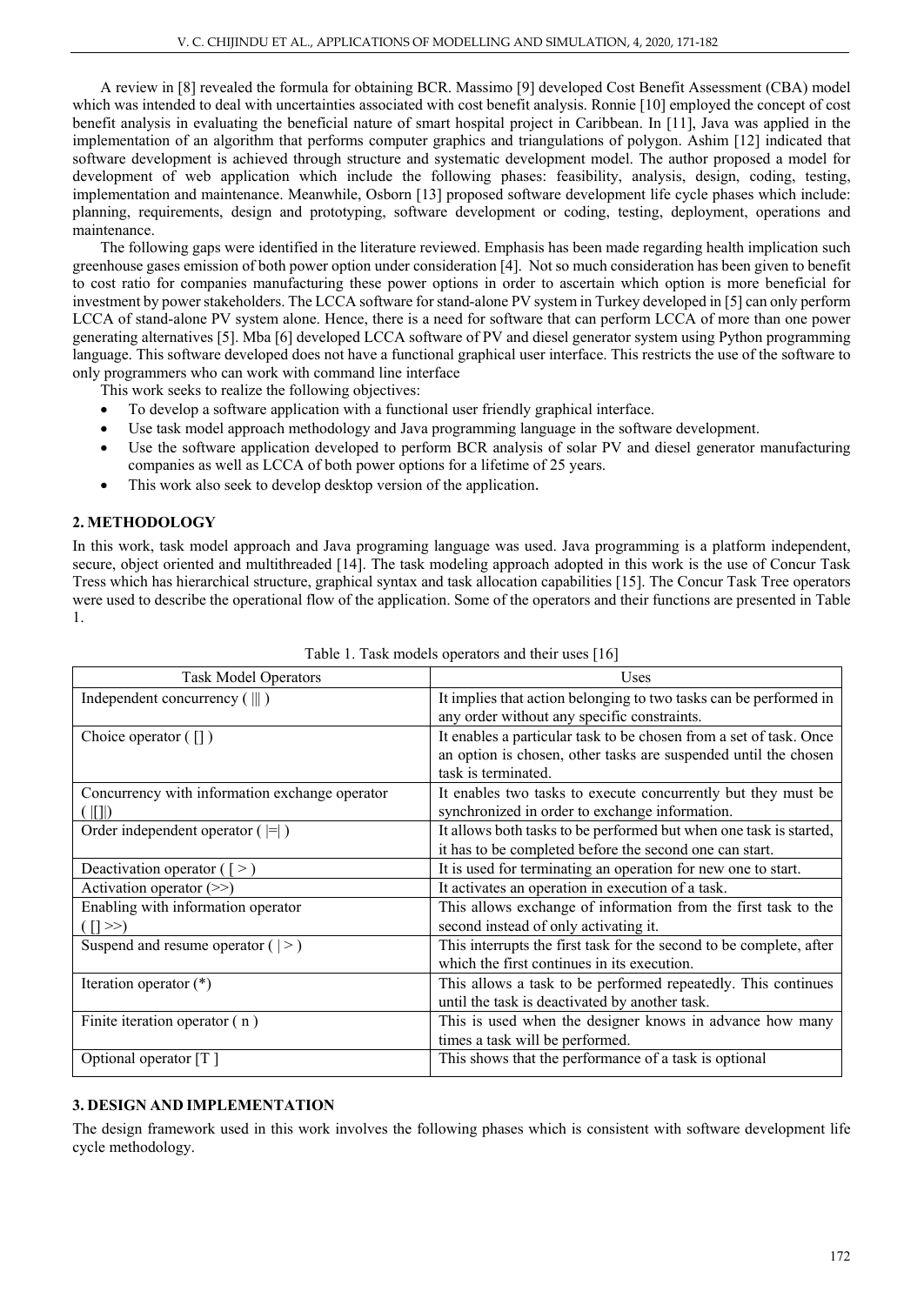#### **3.1 Business Modelling Phase**

This phase involves requirement engineering in the problem domain. A use model scenario was employed to show various interrelationships among the user requirements. The requirement engineering development process of the application involves two phases namely:

a) User Requirements: The user requires the software to provide a graphical user interface (GUI) where the parameters for analysis can be entered.

b) System Requirements: The system should be able to size the power systems, perform the analyses using parameter on the interface and those entered by the user and display the result. The operational view of the application is shown in Figure 1.

Use Scenario Analysis Type Selection Power Option Selection Perform Analysis Operation View Decision Made Operation

Figure 1. Modeled use scenarios of the software application

In the design of the application, it is very important to know the various costs and benefits required when performing BCR analysis of the power generating options. These costs are BCR production, administrative expenses, research cost, cost of maintenance of production facilities and taxes. The benefits considered are government grants, government subsidies, revenue from production, income tax benefit and contribution from investors. The parameters considered for LCCA of diesel generator are: maximum load power, generator capacity, salvage value, years of analysis, fuel escalation value, generator fuel consumption per hour, price per litre of diesel, discount rate and cost of generator and its components. On the other hand, the parameters considered for LCCA of solar PV system are wire efficiency factor, battery efficiency factor, power conversion efficiency, general inflation rate, years of analysis, discount rate, the number, capacity and cost of components namely module, inverter, battery and charge controller.

#### **3.2 Task Analysis Phase**

Task analysis and modelling is done first to identify the relevant tasks to be carried out during analysis. Proper knowledge about the various sizes of the components of the system is required to perform LCCA. This is done through load determination, system sizing and resources assessment. Each of the cost and benefits of the system components are assigned monetary values in the present worth values before BCR and LCCA is performed. BCR is the ratio of the benefits of a project expressed in monetary terms relative to its costs also expressed in monetary terms in discounted present values [17]. The BCR is performed by the application using Equation (1) [10]:

$$
BCR = \sum_{n=1}^{\infty} \frac{B_i}{C_i} \tag{1}
$$

where  $B_i$  and  $C_i$  are discounted values of benefits and costs respectively, obtained from the net present value of benefits and costs using the relations: benefits  $/(1 + d)^n$  and costs  $/(1 + d)^n$ . *d* is discount rate and *n* is years of analysis.

#### **3.3 Sizing of Solar PV System**

This include the following tasks:

a) Load Determination: The total ampere-hour load  $(AH_T)$  requirement in Ampere hour (Ah) is calculated as [6].

$$
AH_T = \frac{L_p \times D_{DC} \times 52 \times W_{DC}}{360 \times V_{ns} \times \eta_{pc}}
$$
\n<sup>(2)</sup>

where

 $L_n$  - The total load power requirement (i.e. AC and DC loads)  $D_{DC}$  - Daily duty cycle (i.e. Total number of hours that each of the load will be operational daily)  $W_{DC}$  - Weekly duty cycle (i.e. Total number of hours that each of the load will be operational weekly)  $V_{ns}$  - Nominal system voltage required to power the load by the PV system  $\eta_{\nu c}$  - The power conversion efficiency of the inverter.

b) Voltage System Selection: The rule of thumb for system voltage selection during sizing of PV system is summarized in Table 2.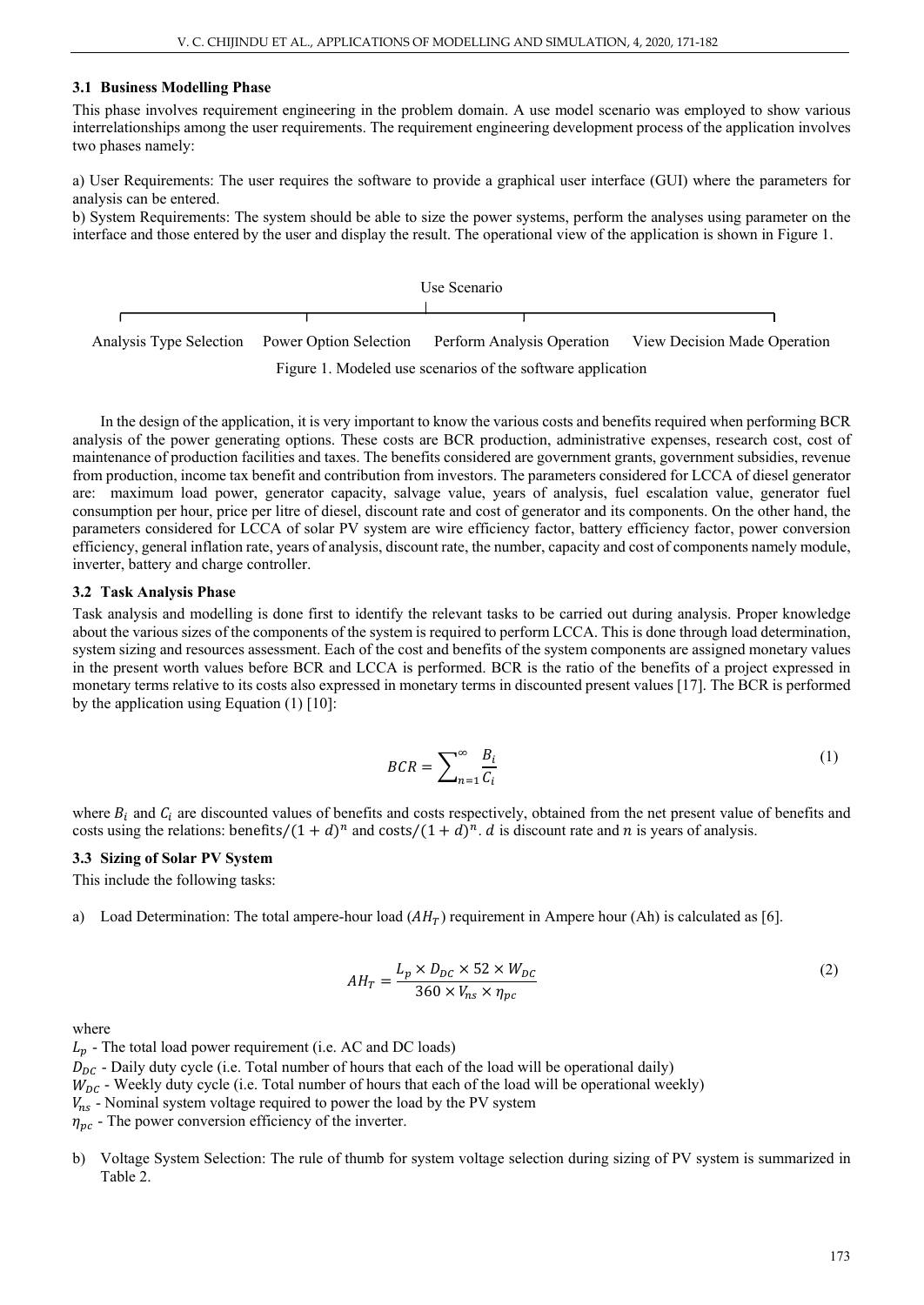| <b>System Voltage Selection</b>                                |    |  |  |  |
|----------------------------------------------------------------|----|--|--|--|
| AC Power Demand (watts)  <br>Inverter Input Voltage (volts DC) |    |  |  |  |
| < 1,500                                                        | 12 |  |  |  |
| $1,500 - 3,000$                                                | 24 |  |  |  |
| $3,000 - 5,000$                                                | 48 |  |  |  |
| >5,000                                                         |    |  |  |  |

Table 2: Rule of thumb for selecting system voltage [18]

The life maintenance cost (*LMC*), life cycle replacement (*LCR*) and life salvage cost (*LSC*) for a solar PV system are given by [19]:

$$
LMC = AMC \times \left(\frac{1+g}{d-g}\right) \times \left(1 - \left(\frac{1+g}{1+d}\right)^n\right)
$$
\n(3)

$$
LRC = ARC \times \left(\frac{1+g}{d-g}\right) \times \left(1 - \left(\frac{1+g}{1+d}\right)^n\right)
$$
\n(4)

$$
LSV = ISV \times \left(\frac{1+g}{d-g}\right) \times \left(1 - \left(\frac{1+g}{1+d}\right)^n\right) \tag{5}
$$

where *AMC* is the annual maintenance cost, *ARC* is the annual replacement cost, *ISV* is the initial salvage value of the PV system, *g* is general escalation rate and *n* is the life cycle period.

#### **3.4 Sizing of Diesel Generator Power System**

Generator capacity and the annual fuel cost (*AFC*) can be determined as [3]

$$
Generator\ capacity = \frac{maximum\ load}{power\ factor}
$$
\n(6)

$$
AFC = AOH \times FCR \times price \, per \, litre \tag{7}
$$

where *AOH* is the average generator operating hours in a day and *FCR* is fuel consumption rate. On the other hand, the life fuel cost (*LFC*), life routine service cost (*LRS*C), life replacement cost (*LRCGen*) and Life salvage cost (*LSV*) of diesel generator are given by [3]:

$$
LFC = AFC \times \left(\frac{1+f}{d-f}\right) \times \left(1 - \left(\frac{1+f}{1+f}\right)^n\right)
$$
\n(8)

$$
LRSC = ASC \times \left(\frac{1+g}{d-g}\right) \times \left(1 - \left(\frac{1+g}{1+d}\right)^n\right)
$$
\n(9)

$$
LRC_{Gen} = ARC \times \left(\frac{1+g}{d-g}\right) \times \left(1 - \left(\frac{1+g}{1+d}\right)^n\right)
$$
\n(10)

$$
LSV = ISV \times \left(\frac{1+g}{d-g}\right) \times \left(1 - \left(\frac{1+g}{1+d}\right)^n\right)
$$
\n(11)

where *f* is the fuel escalation value, *ASC* is annual service cost, *ARC* is annual replacement cost for generator components, and *ISV* is initial salvage value of the diesel generator system. Routine services usually take place every 250 hours of operation which implies that routine service per year takes place 35 times.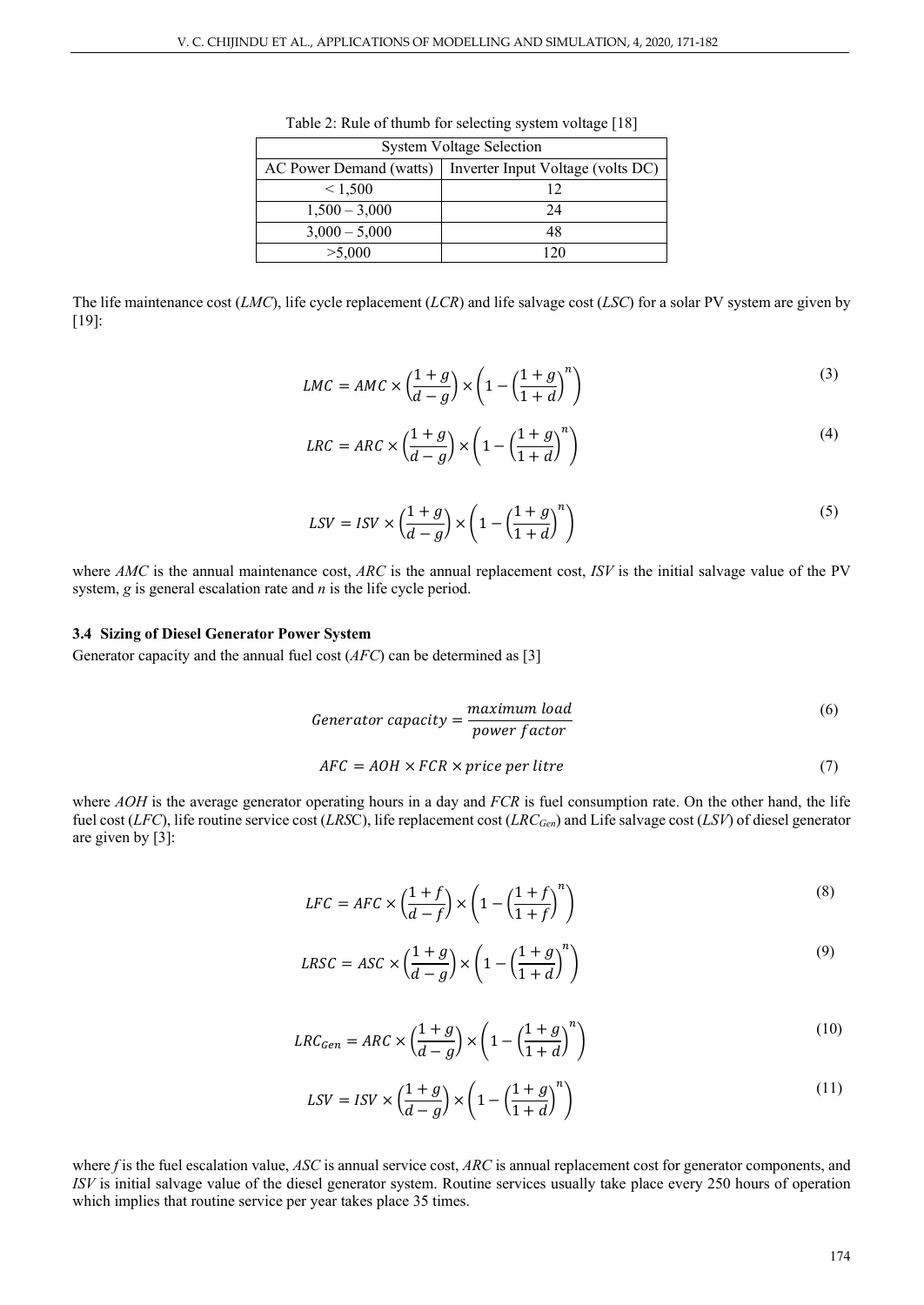The life cycle cost (LCC) is used to obtain the total life cycle cost of both power systems. This is given as [18]:

$$
LCC = C + M_{pw} + E_{pw} + R_{pw} - S_{pw}
$$
\n
$$
(12)
$$

where *C* is a capital cost of equipment,  $M_{pw}$  is a maintenance cost including a service cost,  $E_{pw}$  is an energy cost including yearly fuel cost represented with the differential fuel inflation rates for diesel generator. Energy cost is zero for PV system since the energy source is free from the sun.  $R_{pw}$  is a replacement cost of PV system and diesel generator components and  $S_{pw}$ is a salvage value which is 20% of the capital cost.

### **3.5 Data Modelling Phase**

The data used for BCR and LCCA of solar PV and diesel generator in this work are as discussed in this section. The following assumptions were made in this work regarding data usage and interpretation:

- i) The target baseline for the BCR analysis is 1
- ii) BCR value greater than  $1$  (i.e.  $BCR > 1$ ) shows that the benefits of the project exceeds the costs hence the project will be beneficial if invested in.
- iii) BCR value equal to 1 (BCR = 1) shows that the benefits of the project is equal to the costs hence the project may be allowed to proceed with little benefits.
- iv) BCR value less than 1 (BCR < 1) shows that the costs of the project exceeds the benefits hence the project should not be executed or invested in because it will be non-beneficial.
- v) DC loads of 1 kW and below was assigned 12 V by the application.
- vi) The inverter, controller and battery voltage was 12 V for loads below 1 kW and multiples of 12 V for loads above 1 kW.
- vii) Naira to Dollar rate =  $\text{\textsterling}365$ , Fuel Escalation rate = 20%, General escalation rate = 16.9%, Discount rate = 16.7%, Diesel price  $=$   $\text{Al}$  155, Life time = 25 years.
- viii) Wire efficiency factor =  $0.98$ , Battery efficiency factor =  $0.9$ , Power conversion factor =  $0.9$
- ix) Life span of battery, inverter and charge controller  $= 10$  years
- x) Number of battery, inverter and charge controller replacement in a year = 1
- xi) Number of generator replacement for 1 year  $= 1$
- xii) Number of top cylinder replacement for  $1$  year = 4
- xiii) Number of Engine replacement for  $1$  year =  $1$

The data for BCR analysis was obtained from financial report of Trina Solar Company and Generac Holdings Inc. in Naira. The various costs and benefits of both companies incurred in the production of solar modules and diesel generators are shown in the Table 3. Table 4 shows the load description of the house hold while Table 5 gives the specification of module, battery, inverter and charge controllers. Table 6 gives the generator specifications and capacity.

|  | Table 3. Costs and benefits of Trina Solar Company [20] and Generac Holdings Inc. [21] |  |  |  |  |  |
|--|----------------------------------------------------------------------------------------|--|--|--|--|--|
|  |                                                                                        |  |  |  |  |  |

| <b>TRINA SOLAR COMPANY</b>   |                          |                            |                          |  |  |
|------------------------------|--------------------------|----------------------------|--------------------------|--|--|
| <b>COSTS</b>                 | <b>AMOUNT(Billion N)</b> | <b>BENEFITS</b>            | <b>AMOUNT(Billion N)</b> |  |  |
| Production expenses          | 10.711                   | Government grant           | 0.328                    |  |  |
| Administrative expenses      | 0.488                    | Cash subsidies             | 2.017                    |  |  |
| Research expenses            | 0.124                    | Revenue from manufacturing | 27.928                   |  |  |
| Maintenance expenses         | 0.088                    | Shareholders contribution  | 12.371                   |  |  |
| Taxes                        | 0.111                    | Tax benefit                | 0.011                    |  |  |
| <b>GENERAC HOLDINGS INC.</b> |                          |                            |                          |  |  |
| Production expenses          | 6.234                    | Government grant           | 0                        |  |  |
| Administrative expenses      | 9.326                    | Cash subsidies             | 0.005                    |  |  |
| Research expenses            | 0.097                    | Revenue from manufacturing | 6.554                    |  |  |
| Maintenance expenses         | 0.211                    | Shareholders contribution  | 0.170                    |  |  |
| Taxes                        | 0.110                    | Tax benefit                | 0.00051                  |  |  |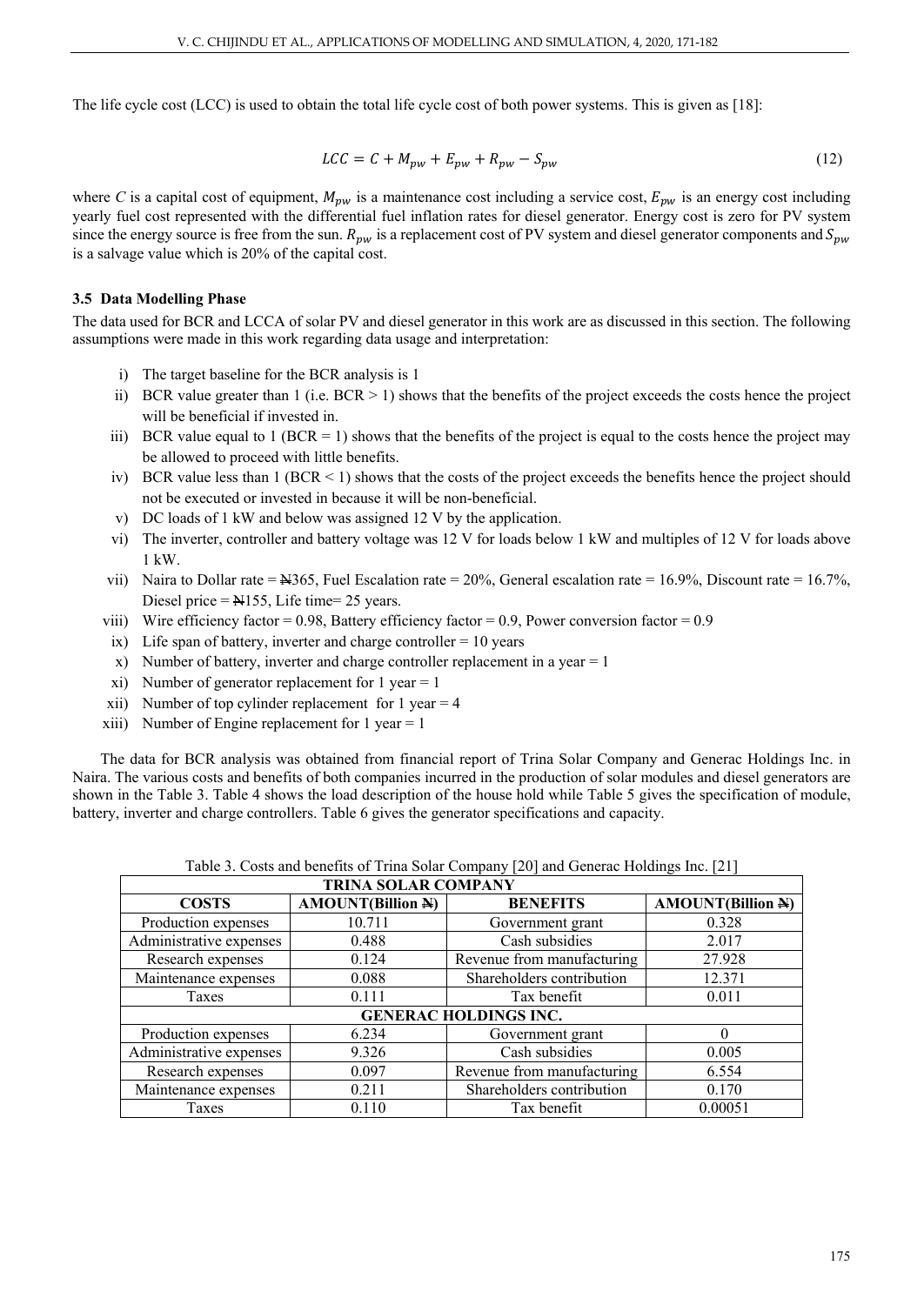|       | <b>AC LOADS</b> (watts) |      |            |             |       |             |      | <b>DC LOADS</b> (watts) |                |
|-------|-------------------------|------|------------|-------------|-------|-------------|------|-------------------------|----------------|
| S/N   | <b>ITEM</b>             | Qty. | <b>DDC</b> | <b>WDC</b>  | S/N   | <b>ITEM</b> | Qty. | DDC                     | <b>WDC</b>     |
|       |                         |      | (Hrs/day)  | (Days/Week) |       |             |      | (Hrs/day)               | (Days/Week)    |
| Load  | Pressing Iron           |      | 2          | 3           | Load  | Fan         | 5    | 4                       |                |
|       | (1400 W)                |      |            |             |       | (25 W)      |      |                         |                |
| Load  | Refrigerator            | 2    | 6          | 7           | Load  | Blender     |      |                         | $\overline{2}$ |
| 2     | (350 W)                 |      |            |             | 2     | (24 W)      |      |                         |                |
| Load  | Washing Machine         |      | 2          | 3           | Load  | Radio       | 2    | 3                       | 7              |
| 3     | (600 W)                 |      |            |             | 3     | (80 W)      |      |                         |                |
| Load  | Toaster                 |      |            | 7           | Load  | Lights      | 7    | $\overline{4}$          | 7              |
| 4     | (300 W)                 |      |            |             | 4     | (60 W)      |      |                         |                |
|       |                         |      |            |             |       |             |      |                         |                |
| Load  | Water Dispenser         |      | 6          | 7           | Load  | Television  | 3    | 4                       | $\tau$         |
| 5     | (500 W)                 |      |            |             | 5     | (65 W)      |      |                         |                |
|       |                         |      |            |             |       |             |      |                         |                |
| Total | 3500                    | 6    | 17         | 27          | Total | 924         | 18   | 16                      | 30             |

| Table 4. Load description |
|---------------------------|
|---------------------------|

Table 5. Specifications of module, battery, inverter and charge controller

| <b>ITEM</b>    | <b>MODEL</b>            | <b>CAPACITY</b> | <b>NUMBER</b> | <b>COST</b>         |
|----------------|-------------------------|-----------------|---------------|---------------------|
| Module         | Allmax plus             | $270 - 295$ W   | 16            | N 912 000           |
| <b>Battery</b> | XC2 Flooded Lead Acid   | 12V             |               | $N$ 540 000         |
|                | Battery                 |                 |               |                     |
| Inverter       | Prags 1.2KVA            | 12V             |               | N 304 800           |
| Charge         | EPEVER 30A Solar charge | 12V             |               | $\cancel{N}$ 47 100 |
| Controller     | controller              |                 |               |                     |

Table 6. Diesel generator specifications [22]

| Model             | <b>Load Capacity</b><br>W | <b>Generator Rating</b><br>(kVA) | <b>Fuel Consumption</b><br>(LTR/HR). |
|-------------------|---------------------------|----------------------------------|--------------------------------------|
| SDO <sub>10</sub> | 10,000                    | 12.5                             | 4.30                                 |
| SDO <sub>15</sub> | 15,000                    | 19                               | 5.60                                 |
| <b>SDO 20</b>     | 20,000                    | 25                               | 6.70                                 |
| SDO 25            | 25,000                    | 31                               | 9.50                                 |
| SDO <sub>30</sub> | 30,000                    | 38                               | 10.40                                |

#### **3.6 Process Modelling**

The application is required to provide a user friendly graphical user interface (GUI) that will enable users to perform BCR and LCCA for solar PV system and diesel power generating system. It should be able to display the results from the analysis performed and also determine which option is more beneficial to invest in. It should also give the most cost effective option for use over a period under consideration. The Concur Task Tree and activity diagrams are employed to demonstrate this functionalities. This section describes the modules in the system and the interconnection of processes that makes up each subsystem.

Figure 2 shows how the software performs BCR analysis. The analysis is activated  $(\ge)$  when the user selects the analysis type (BCR) and power option (Solar PV or Diesel Generator) type which runs concurrently (|||). The application then uses ([]>>) the years, Discount rate, costs and benefits entered by the user on the application interface and equation (1) above to carryout benefit to cost ratio analysis. These benefits and costs include: production, administrative expenses, research cost, cost of maintenance of production facilities and taxes while the benefits are government grants, government subsidies, revenue from production, income tax benefit and contribution from investors. The application displays the result of the analysis which leads to the termination of the operation ([>).

Figure 3 shows the LCCA operation process of the application. The operation is activated (>>) when the user selects LCCA as analysis type. If the user selects ([]) Solar PV as power option type, the application prompts the user to enter the years and discount rate for the analysis, AC and DC loads concurrently(|||). The application then calculates the total load power by adding the number of AC and DC loads together. The application sizes the system according to thumb rule for voltage selection in Table 2 above in order to obtain the voltage requirement of the battery, inverter, charge controller and number of module. The user is required to enter cost of components such as operational and maintenance, capital, Battery, inverter and charge controller replacement costs. The application then performs LCCA using the parameters entered by the user and Equations (2) - (5) and Equation (12). The operation gets terminated ([>) when the result of the analysis is displayed. However, If the user selects ([]) diesel generator as power option type, the application then requires the user to the enter the year, discount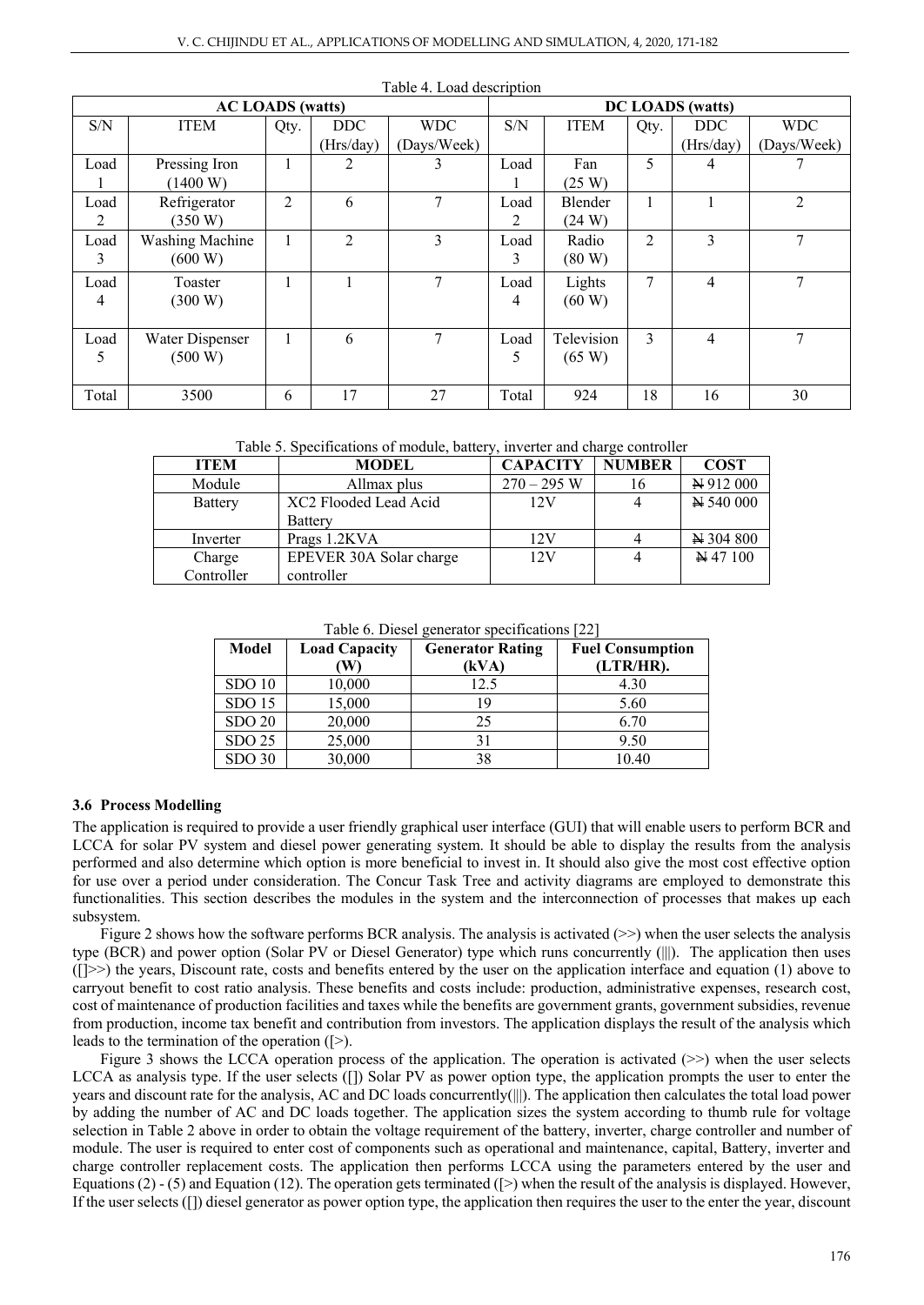rate, maximum load (Max load) which is the total load power obtained by adding AC and DC loads together. The application then determines (**[]>>)** the right generator capacity according to Table 6 above. The user is required by the application to enter the cost of component such as capital cost, annual service cost, annual generator replacement, annual top cylinder and engine replacement cost. The application then performs LCCA using the parameters entered and Equations  $(6) - (12)$  above and the operation is terminated (**[>**).

Figure 4 shows the decision making operation of the software. The software fetches ([]>>) the various results of the analysis and compares them after which it determines concurrently (|||) the most beneficial and cost effective option. The operation is terminated ([>) after the result is displayed.

The activity diagrams showing the operational flow of the application are shown in Figures 5, 6 and 7.



Figure 2. BCR analysis of solar PV and diesel generator of the software application



Figure 3. LCCA of solar PV and diesel generator of the software application



Figure 4. Decision making concur task tree diagram of the software application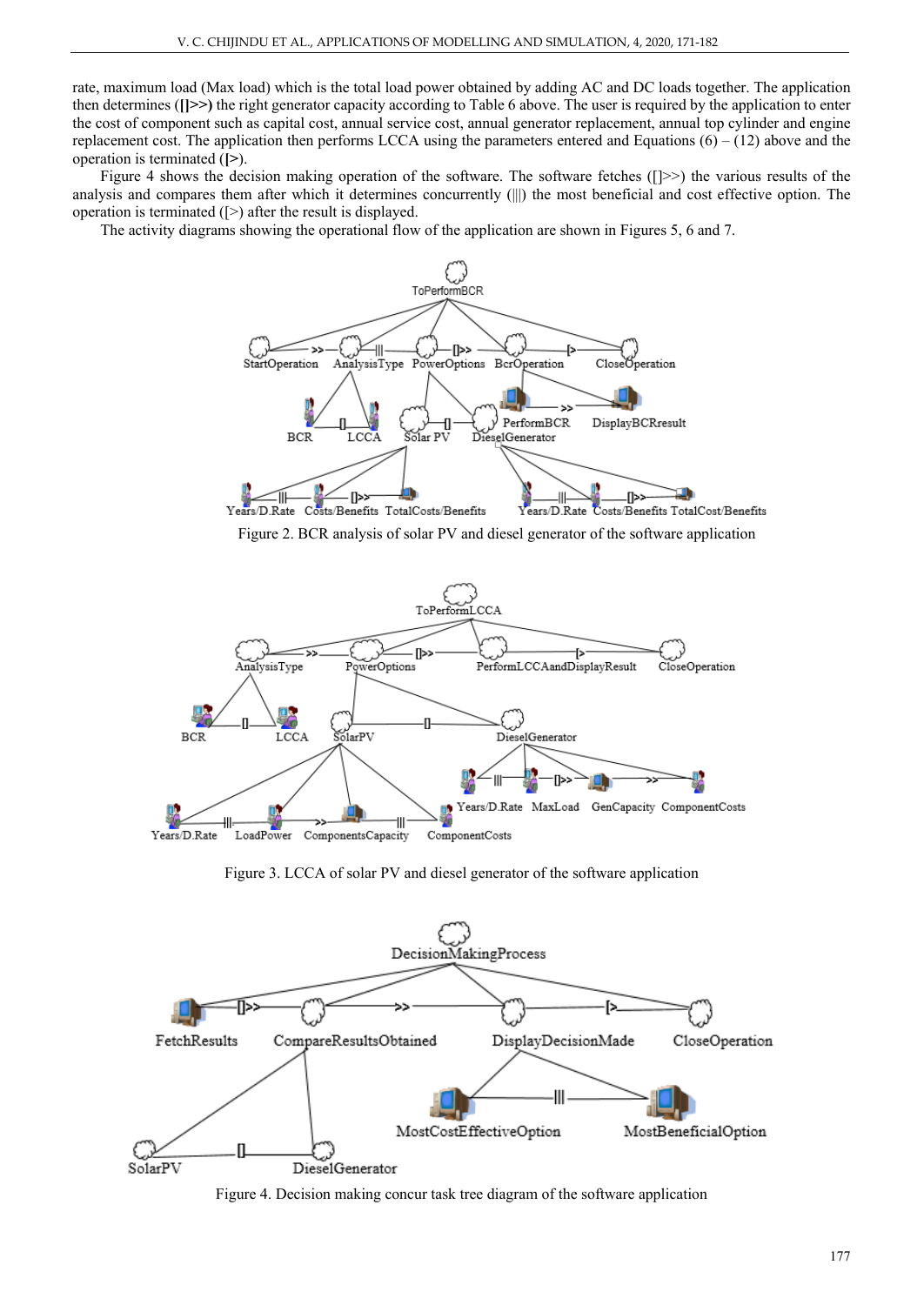

Figure 5. Activity diagram for BCR analysis

# **3.7 Software Application Generation**

The application was developed using Java tools provided by INTELLI J Integrated Development Environment (IDE). Java programming language was used because it is simple, robust, secure and multithreaded. This implies that applications developed using Java programming language can handle more than one task at the same time. The application was developed by creating Java classes with the INTELLI J IDE. The Home page contains the link to analysis platform and decision making platform for users. The reusability of each class or component of the classes ensures that one class or component can be called up without designing new classes where and when the need arises. The various classes created in the application are shown in Table 7.

# **4. TESTING AND RESULTS**

The software was tested with data from previous work on life cycle cost analysis. The result obtained is consistent with the equations for LCCA and BCR analysis. The test interface is shown in Figure 9. Various interface of the application during implementation and analyses are shown in Figures  $10 - 16$ .

The result of the BCR analysis obtained for Trina Solar Company and Generac Holdings shows that investing in any of the power option will be beneficial because they are both viable alternatives for electricity generation. However, Trina Solar Company with higher value of 3.7 is more beneficial for investment than Generac Holdings with BCR value of 1.27. In addition, the LCCA result also shows that solar PV is the most cost effective option for period of 25 years with value of N45577197.51 while diesel generator power option is less cost effective with value of N130651093.96. The cost of owning a solar PV system will continually drop as a result of increase funding of photovoltaic industry globally which encourages research and better solar PV products. The result of such actions can be seen in reduced cost and high performance of solar PV components. Nevertheless, diesel generators will continue as a major power generation alternative in developing countries such as Nigeria because of availability of fuel and low initial purchasing cost of diesel generators.

# **5. CONCLUSION**

In this work, a functional and robust analytical software was successfully developed. Task model approach was used successfully to describe the operation of the application. The application developed was used to carry out benefit to cost ratio and LCCA of both power options. A desktop version of the software was developed successfully in this work. However, there is need for the software application to be developed in other versions such as web (internet) and android versions which will provide easy and convenient use of the application by most users. In addition, the software application has provision for only five costs and benefits, five (5) alternating current (AC) and five direct current (DC) loads. Hence, the need for the interface to be enhanced to include additional costs, benefits and loads.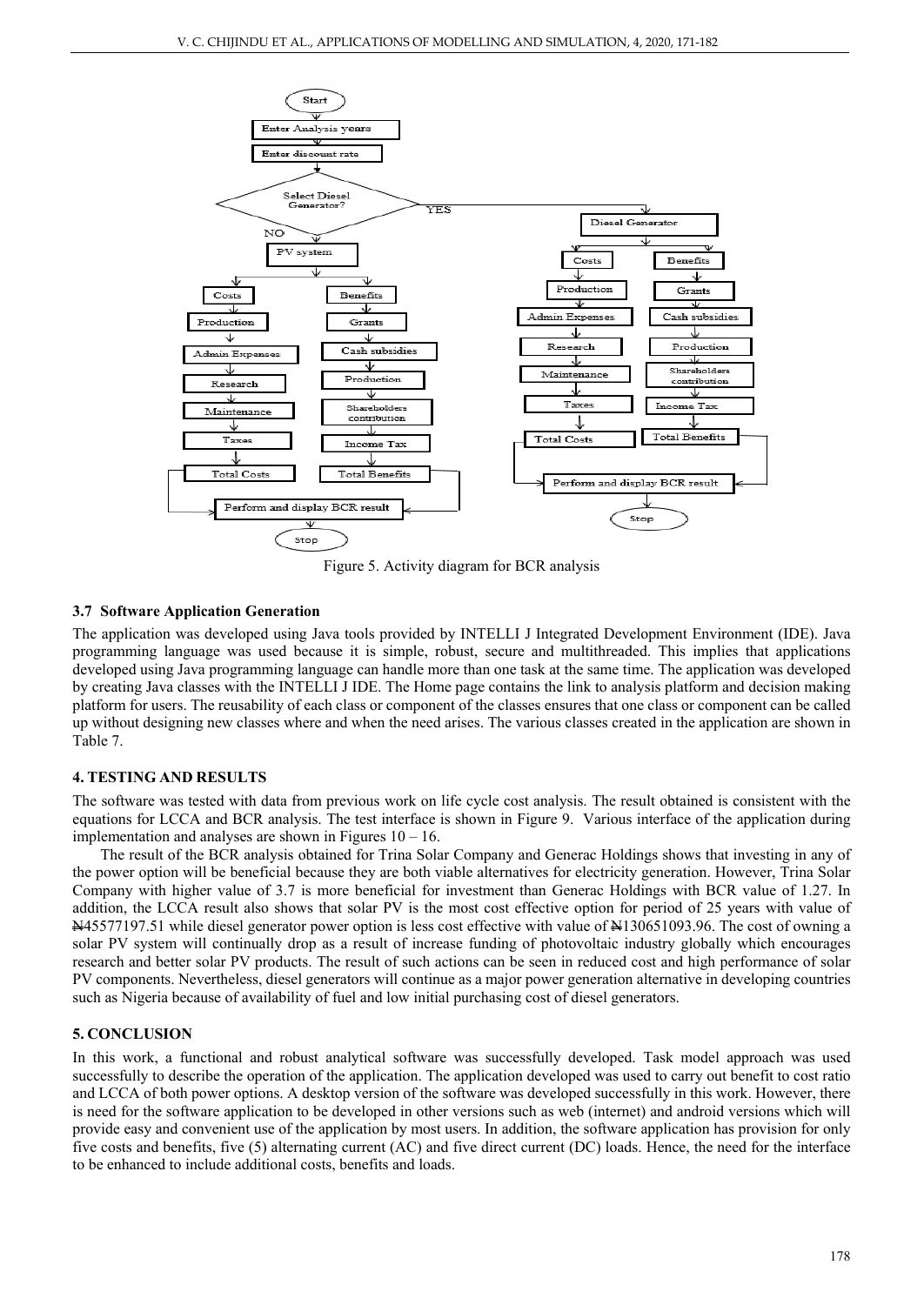





Figure 7. Activity diagram of decision making operation of the application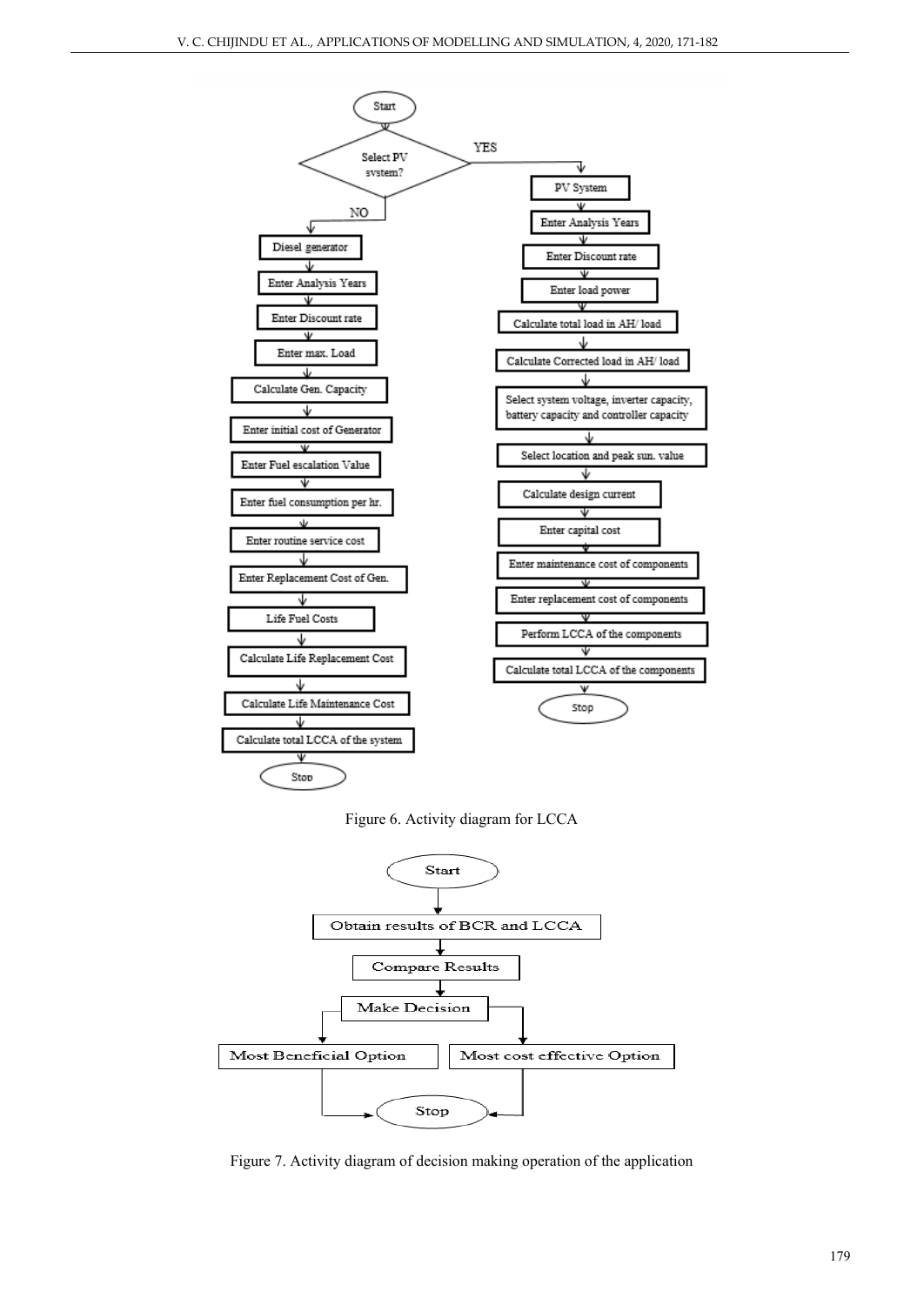| <b>JAVA CLASSES OF THE</b><br><b>SOFTWARE</b><br><b>APPLICATION</b> | <b>COMPONENTS OF EACH CLASSES</b>                                                                                                                                                                                                        |
|---------------------------------------------------------------------|------------------------------------------------------------------------------------------------------------------------------------------------------------------------------------------------------------------------------------------|
| Home Page Class                                                     | File Menu Button, Analysis Platform Button and Decision Making Platform Button and<br>help button                                                                                                                                        |
| Analysis Platform Class                                             | Power Option Button, Analysis Type button, cancel and the start analysis button. The<br>Analysis type button is linked to the BCR and LCCA classes.                                                                                      |
| Decision Making Platform<br>Class                                   | Contains Text Fields for the display of most cost effective option and most beneficial<br>option and also the Find Button used to initiate decision making operations. These<br>information is displayed when the find button is clicked |

| General outaliation rate                                   | Discount rate                                                  | <b>Power factor</b> |                                                            | Fuel escalation rate |
|------------------------------------------------------------|----------------------------------------------------------------|---------------------|------------------------------------------------------------|----------------------|
| 0.2                                                        | 9.8                                                            | 0.8                 | 0.2                                                        |                      |
| May front<br>15880                                         | Generator capacity<br>Eind<br>19850.0                          |                     | Fuel consumption per hr<br>603.3                           | <b>Years</b><br>30   |
| Contral cost<br>5063625                                    |                                                                |                     | <b>Total life replacement cost</b><br>10201780459172568FR  | Find                 |
| Annual fuel lost<br>1.056981689<br>American considers must | Life fuel cost<br>7.595077365269461E7<br>Title sensitive costs | Find                | Salvage value<br>1012725.0                                 | <b>Find</b>          |
| 7089075                                                    | 1.7952558414451885E8                                           | Find                | <b>Life Salvage Volum</b><br>2.5646512020645548F7          | Find                 |
| Annual generator replacement cost<br>4050900               | Life generator replacement cost<br>1.0258604808258219E8        | Find                |                                                            |                      |
| Annual too cylinder cost<br>101272.5                       | Life cylider reglacement cost<br>2564651.2020645547            | Fired               | <b>Total LCCA of all Components</b><br>3.882042994095847E8 |                      |
| Annual engine replacement cost<br>1963594.4                | life engine replacement cost<br>4.972657669483056E7            | find                |                                                            | Find                 |

Figure 8. Test interface of the application



Figure 9. The application homepage

| <b>ANASOFT APP</b>                                                                                                                                                                                                                              |                 |                                |
|-------------------------------------------------------------------------------------------------------------------------------------------------------------------------------------------------------------------------------------------------|-----------------|--------------------------------|
| This is a user friendly Cost Analysis<br>Software that enables users to carry out<br>Benefit to Cost ratio (BCR) and Life Cycle<br>Cost Analysis (LCCA) of two power<br>generation options. Solar Photovoltaic<br>and Diesel Generator systems. |                 |                                |
| This application is simply an analysis<br>made easytool needed for easy and<br>rapid decision making regarding the two<br>power generation alternatives.                                                                                        |                 | al <sub>son</sub> itionit<br>- |
|                                                                                                                                                                                                                                                 | <b>ANALYSIS</b> | <b>DECISION</b>                |

Figure 10. Analysis selection and decision making platform

| Years:                              | Discount in percentage (%)        |
|-------------------------------------|-----------------------------------|
| $\overline{25}$<br>٠                | 16.7                              |
| <b>COSTS</b>                        | <b>BENEFITS</b>                   |
| Production                          | Governomt grant                   |
| 6234198500                          | $\circ$                           |
| Administrative Expenses<br>93256550 | Covernement subsidies<br>51420000 |
|                                     |                                   |
| Revearch<br>97165300                | Investors fund<br>1700429150      |
| Maintenance                         |                                   |
| 21108300                            | Production revenue<br>6553976500  |
| Tax Payment                         | Income tax benefit                |
| 110985630                           | 511140                            |
| <b>Total Cost</b>                   | <b>Total Benefit</b>              |
| 6556714280                          | 8306336790                        |
| Find                                | Find                              |
|                                     | <b>BCR IN PRESENT WORTH VALUE</b> |

Figure 12. Benefit to cost ratio platform of diesel generator option

| <b>PERFORM AN ANALYSIS</b> |                       |  |  |  |  |  |  |
|----------------------------|-----------------------|--|--|--|--|--|--|
|                            |                       |  |  |  |  |  |  |
| <b>Type Of Analysis</b>    |                       |  |  |  |  |  |  |
|                            |                       |  |  |  |  |  |  |
| <b>Power Option</b>        |                       |  |  |  |  |  |  |
|                            |                       |  |  |  |  |  |  |
| Cancel                     | <b>Start Analysis</b> |  |  |  |  |  |  |

of the software application software Figure 11. Analysis and power option selection platform of the software application

| Year,<br>28<br>$\sim$             | Discount in percentage (%)<br>107 |
|-----------------------------------|-----------------------------------|
| COSTS                             | <b>BENEFITS</b>                   |
| Penchartures.                     | Doverneed growt                   |
| 10706295887                       | 2209127510                        |
| Activos rate ateus for parents in | <b>CONTINUINTAL SUBTIMIES</b>     |
| 481401740                         | 2010470970                        |
| Kescarek                          | Incrytery hired                   |
| 124461379                         | 12371185319                       |
| Marshinanco                       | Pendudun rowers                   |
| 88923823                          | 27027031275                       |
| <b>East Payment</b>               | Income factoriest                 |
| 120905630                         | 10747700                          |
| <b>Total Cost</b>                 | <b>Total Renefit</b>              |
| 11514068491                       | 42653994235                       |
| <b>Find</b>                       | tind                              |
|                                   | <b>BCR IN PRESENT WORTH VALUE</b> |

Figure 13. Benefit to cost ratio platform of solar PV option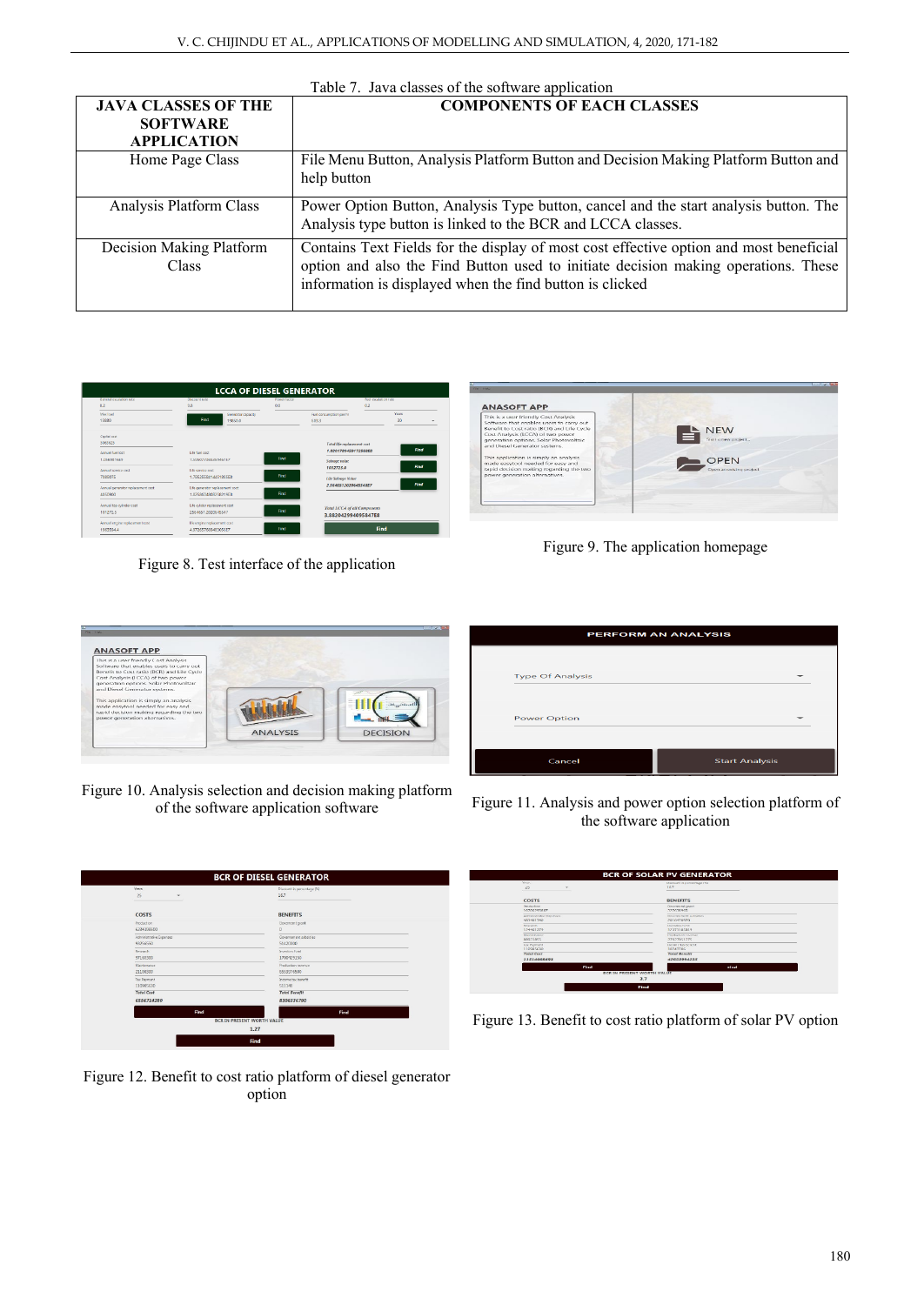| $\bigoplus$ Back<br><b>LCCA OF PV SYSTEM</b>                                                         |                                      |                                                                |                                                                                         |                                                                    |                                                                  |                      |                                                          | <b>LCCA OF DIESEL GENERATOR</b> |                                                         |                                |                                                             |               |  |
|------------------------------------------------------------------------------------------------------|--------------------------------------|----------------------------------------------------------------|-----------------------------------------------------------------------------------------|--------------------------------------------------------------------|------------------------------------------------------------------|----------------------|----------------------------------------------------------|---------------------------------|---------------------------------------------------------|--------------------------------|-------------------------------------------------------------|---------------|--|
| Year.<br>Wrig phicipricy<br>28.7<br><b>OAR</b>                                                       | 0.9                                  | <b>INTOY CROSSOV</b>                                           | Pawer commission attraction<br>0.9                                                      | 10.9                                                               | <b>Bicolonice:</b> ratio                                         | OGGUNE (ate-<br>16.7 | General escalation rate<br>16.7                          |                                 | Discount rate<br>16.9                                   | Power factor<br>0.8            | Fuel escalation rate<br>0.2                                 |               |  |
| $\lambda$<br>Load 1, 1400<br>Load 2, 200<br>$N = -1$<br>Load 3 000                                   | $\rightarrow$<br>$\rightarrow$       | DC.<br>Load 1 125<br>$1 \text{ rad } 2 \cdot 24$<br>Load 3 100 | $4 -$<br>۰                                                                              | Module capacity:<br>Charge controller:<br><b>Battery capacity:</b> | 270<br><b>STATE</b><br>12<br>$\overline{\phantom{a}}$<br>12<br>- | 16                   | ___<br>Max load<br>4424<br>Generator capacity<br>125     |                                 | Average operating hour<br>Fuel consumption per hr<br>43 | Price por litre<br>155<br>Find | <b>Yaars</b><br>25                                          | $\rightarrow$ |  |
| Load 4 300<br>$1 - 4$<br>tood x 500<br>$N = N$<br>Total Load in low 4424<br>Norminal sys. voltage 48 | <b>Bod</b>                           | Load 4 420<br>Load 5 195<br>Nsuidia<br>Corrected Amp hr Ised   | Witness Street<br>$-4$<br>$\sim$<br>W.C.<br>$-4,92$<br>$\mathbf{v}$<br>find<br>31114.45 | inverter capacity:                                                 | 12                                                               | Find                 | Capital cost<br>2550000<br>Annual fuel lost<br>1216362.5 |                                 | Life fuel cost<br>43498885.82                           | Find                           | Total life replacement cost<br>88514448.98<br>Solvoge volue | <b>Find</b>   |  |
| Total Arres by loved 27442.94<br>Capital Cost                                                        | Red<br>Initial cost (NGN)<br>2145540 | Uselian Current 8/124.07<br>Life cycle cost (NGN)<br>2145540   | <b>Tind</b>                                                                             | Find                                                               | Sulvege value<br>429108                                          |                      | Armad service cost<br>10000                              | No. of service<br>35            | life service cost<br>8558026.83                         | Find                           | 510000<br>Life Salvage Velow                                | <b>Find</b>   |  |
| Operation & Maintenance<br>Battery Replacement Cost                                                  | 290000<br>senco                      | ATRICIAN                                                       | 27609871.67                                                                             | Find                                                               | LCC salvage value<br>109/0015.57                                 |                      | Annual gen. replact. cost<br>2000000                     | fig. of gen. real.              | Life generator replacement cost<br>48903010.49          | Find                           | 12470267.67                                                 | <b>Find</b>   |  |
| Inverter Replacement Cost<br>Controller Replacement Cost                                             | 30-1500<br>47100                     |                                                                | 15584238.68<br>4816388.73                                                               | <b>Firsd</b>                                                       | TOTAL LCCA OF ALL COMPONENT.<br>455//19/51                       |                      | Annual top cylinder cost<br>30000                        | No. of cylinder repl.           | Ufe cylider replacement cost<br>2934180.63              | Find                           | <b>Total LCCA of all Components</b><br>130651093.96         |               |  |
| <b>Lotal Replacement cost</b>                                                                        | 4273540                              | 56547213.08                                                    |                                                                                         |                                                                    |                                                                  |                      | Annual engine repl. cost<br>1500000                      | No. of engine overhaul          | He engine replacement cost<br>36677257.86               | Find                           | Find                                                        |               |  |

Figure 14. LCCA platform of solar PV option Figure 15. LCCA platform of diesel generator option



Figure 16. Decision making platform of the software application

#### **REFERENCES**

- [1] F. G. Akinboro, L. A. Adejumobi and V. Makinde, Solar energy installation in Nigeria: Observations, prospect, problems and solution, *Transnational Journal of Science and Technology*, 2(4), 2011, 73–84.
- [2] A. Zahedi, *Development of a new methodology for optimum sizing of the components in the PV-hybrid power system*, Solar Energy Applications Research Group, Department of Electrical and Computer Systems Engineering, Wren Monash University, Victoria, Australia, 2013.
- [3] P. O. Otasowie and P. I. Ezomo, Life cycle cost analysis of diesel generator set and national grid in Nigeria, *Journal of Emerging Trends in Engineering and Applied Sciences*, 5(5), 2014, 363–367.
- [4] H. A. Kazem, S. Q. Ali, A. H. A. Alwaeli, K. Mani and M. Tariq, Life-cycle cost analysis and optimization of health clinic PV system for a rural area in Oman, *Proceedings of the World Congress on Engineering*, London, 2013, 1052– 1056.
- [5] I. Guney, N. Onat and G. Kocyigit, Software design for life cycle analysis of a stand-alone PV system in Turkey, *Proceedings of the 3rd WSEAS International Conference on Renewable Energy Sources*, Spain, 2009, 347–352.
- [6] B. O. Agajelu, O. G. Ekwueme, N. S. P. Obuka and G. O. R. Ikwu, Life cycle cost analysis of a diesel/photovoltaic hybrid power generating system, *Industrial Engineering Letters*, 3(1), 2013, 19–30.
- [7] C. C. Mbah, O. U. Oparaku and E. C. Nnadozie, Development of Software for life cycle cost analysis of solar photovoltaic (PV) and diesel generator systems in Nigeria, *Journal of Engineering Research and Reports*, 2(1), 2018, 1–9.
- [8] J. Thompson, How to calculate the benefit to cost ratio. https://bizfluent.com/how-6200049-calculate-benefit-costratio.html (assessed on 02.11.2018).
- [9] M. Florio, S. Forte, C. Pancotti, E. Sirtori and S. Vignetti, Exploring cost-benefit analysis of research, development and innovation infrastructures: An evaluation framework, *Working Papers 201601, CSIL Centre for Industrial Studies*, 2016.
- [10] Ronnie Lettsome, *Smart Hospitals Project Improving Caribbean Health Facilities*, 2015.
- [11] S. Masovic, M. Saracevic, H. Kamberovic and M. Kudumovic, Java technology in the design and implementation of web applications, *Technics Technologies Education Management*, 2012, 1–6.
- [12] A. Sarkar, Overview of web development life cycle in software engineering, *International Journal of Scientific Research in Computer Science, Engineering and Information Technology*, 3(6), 2018, 626–631.
- [13] C. Osborn, *Software development life cycle (SDLC)*, Center for Information Management Studies, 2001.
- [14] K. Patel, Most significant advantages of java language. https://www.streetdirectory.com/travel\_guide/114362
- /programming/most\_significant\_advantages\_of\_java\_language.html (assessed on 21.06.2017).
- [15] F. Paterno, Task models in interactive software systems, *Handbook of Software Engineering and Knowledge*, 2001, 1– 19.
- [16] G. Mori, F. Paterno and C. Santoro, CTTE: Support for developing and analyzing task models for interactive system design, *IEEE Transaction on Software Engineering*, 28(8), 2002, 797–813.
- [17] Benefit-cost ratio. https://en.wikipedia.org/wiki/Benefit%E2%80%93cost ratio (assessed on 21.06.2017).
- [18] Handbook of PV system design practice. *Sandia national laboratories, USA*, 1993, 200–203.
- [19] P. O. Otasowie and P. I. Ezomo, Life cycle cost analysis for the economic viability for solar and national grid for powering BTS, *Journal of Energy Technologies and Policy*, 5(3), 2015.
- [20] Trinasolar. http://ir.trinasolar.com/phoenix.zhtml?c=206405&p=irol-reportsAnnual (accessed 04.09.2017).